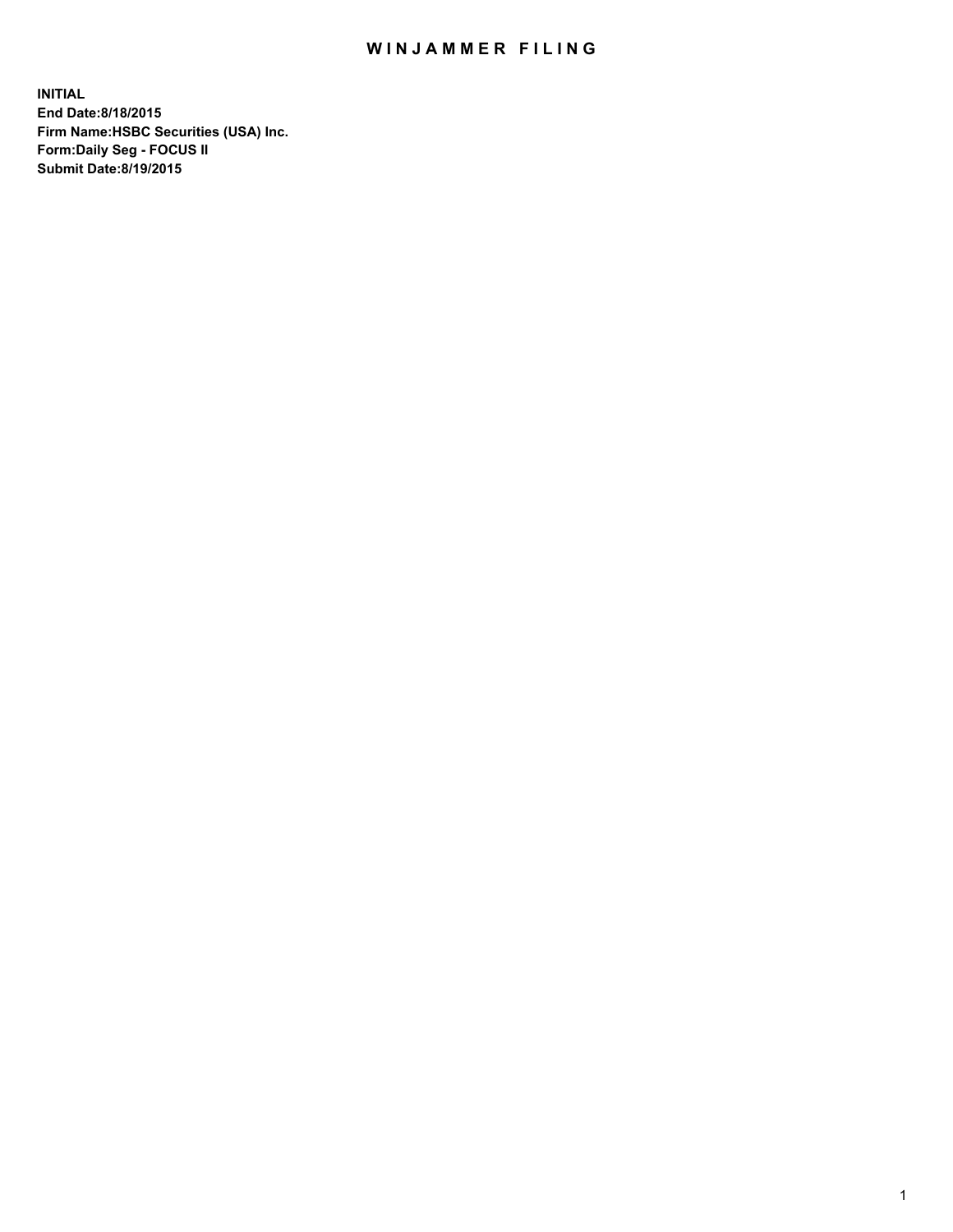## **INITIAL End Date:8/18/2015 Firm Name:HSBC Securities (USA) Inc. Form:Daily Seg - FOCUS II Submit Date:8/19/2015 Daily Segregation - Cover Page**

| Name of Company<br><b>Contact Name</b><br><b>Contact Phone Number</b><br><b>Contact Email Address</b>                                                                                                                                                                                                                         | <b>HSBC Securities (USA) Inc.</b><br>Steven richardson<br>212-525-6445<br>steven.richardson@us.hsbc.com |
|-------------------------------------------------------------------------------------------------------------------------------------------------------------------------------------------------------------------------------------------------------------------------------------------------------------------------------|---------------------------------------------------------------------------------------------------------|
| FCM's Customer Segregated Funds Residual Interest Target (choose one):<br>a. Minimum dollar amount: ; or<br>b. Minimum percentage of customer segregated funds required:%; or<br>c. Dollar amount range between: and; or<br>d. Percentage range of customer segregated funds required between:% and%.                         | 50,000,000<br>00<br>0 <sub>0</sub>                                                                      |
| FCM's Customer Secured Amount Funds Residual Interest Target (choose one):<br>a. Minimum dollar amount: ; or<br>b. Minimum percentage of customer secured funds required:%; or<br>c. Dollar amount range between: and; or<br>d. Percentage range of customer secured funds required between:% and%.                           | 10,000,000<br>0 <sub>0</sub><br>00                                                                      |
| FCM's Cleared Swaps Customer Collateral Residual Interest Target (choose one):<br>a. Minimum dollar amount: ; or<br>b. Minimum percentage of cleared swaps customer collateral required:%; or<br>c. Dollar amount range between: and; or<br>d. Percentage range of cleared swaps customer collateral required between:% and%. | 70,000,000<br><u>00</u><br><u>00</u>                                                                    |

Attach supporting documents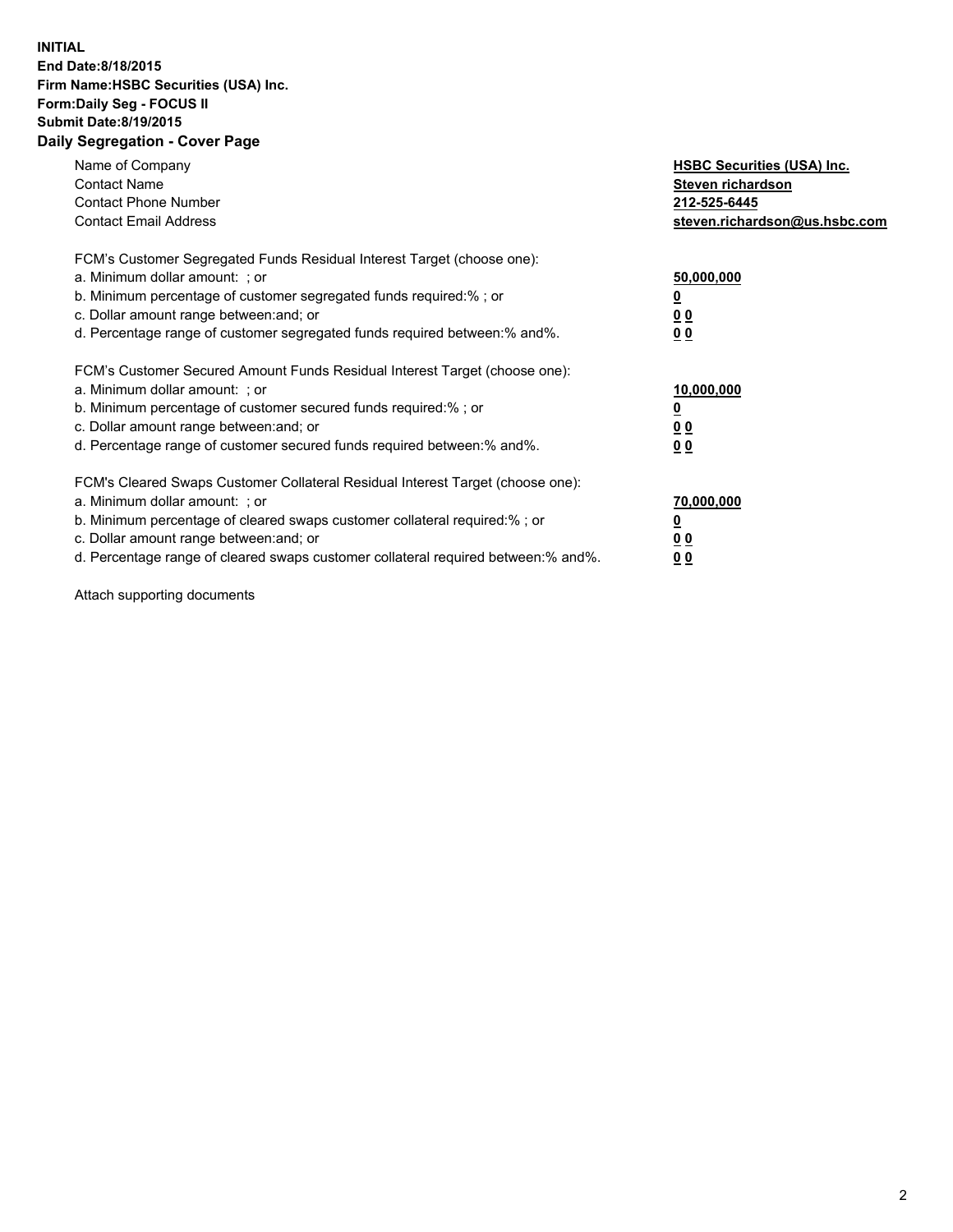**INITIAL End Date:8/18/2015 Firm Name:HSBC Securities (USA) Inc. Form:Daily Seg - FOCUS II Submit Date:8/19/2015 Daily Segregation - Secured Amounts**

Foreign Futures and Foreign Options Secured Amounts Amount required to be set aside pursuant to law, rule or regulation of a foreign government or a rule of a self-regulatory organization authorized thereunder **0** [7305] 1. Net ledger balance - Foreign Futures and Foreign Option Trading - All Customers A. Cash **51,611,786** [7315] B. Securities (at market) **44,309,655** [7317] 2. Net unrealized profit (loss) in open futures contracts traded on a foreign board of trade **4,827,854** [7325] 3. Exchange traded options a. Market value of open option contracts purchased on a foreign board of trade **0** [7335] b. Market value of open contracts granted (sold) on a foreign board of trade **0** [7337] 4. Net equity (deficit) (add lines 1. 2. and 3.) **100,749,295** [7345] 5. Account liquidating to a deficit and account with a debit balances - gross amount **930,785** [7351] Less: amount offset by customer owned securities **-925,444** [7352] **5,341** [7354] 6. Amount required to be set aside as the secured amount - Net Liquidating Equity Method (add lines 4 and 5) **100,754,636** [7355] 7. Greater of amount required to be set aside pursuant to foreign jurisdiction (above) or line 6. **100,754,636** [7360] FUNDS DEPOSITED IN SEPARATE REGULATION 30.7 ACCOUNTS 1. Cash in banks A. Banks located in the United States **39,195,062** [7500] B. Other banks qualified under Regulation 30.7 **0** [7520] **39,195,062** [7530] 2. Securities A. In safekeeping with banks located in the United States **44,309,655** [7540] B. In safekeeping with other banks qualified under Regulation 30.7 **0** [7560] **44,309,655** [7570] 3. Equities with registered futures commission merchants A. Cash **0** [7580] B. Securities **0** [7590] C. Unrealized gain (loss) on open futures contracts **0** [7600] D. Value of long option contracts **0** [7610] E. Value of short option contracts **0** [7615] **0** [7620] 4. Amounts held by clearing organizations of foreign boards of trade A. Cash **0** [7640] B. Securities **0** [7650] C. Amount due to (from) clearing organization - daily variation **0** [7660] D. Value of long option contracts **0** [7670] E. Value of short option contracts **0** [7675] **0** [7680] 5. Amounts held by members of foreign boards of trade A. Cash **44,229,742** [7700] B. Securities **0** [7710] C. Unrealized gain (loss) on open futures contracts **4,827,854** [7720] D. Value of long option contracts **0** [7730] E. Value of short option contracts **0** [7735] **49,057,596** [7740] 6. Amounts with other depositories designated by a foreign board of trade **0** [7760] 7. Segregated funds on hand **0** [7765] 8. Total funds in separate section 30.7 accounts **132,562,313** [7770] 9. Excess (deficiency) Set Aside for Secured Amount (subtract line 7 Secured Statement Page 1 from Line 8) **31,807,677** [7380] 10. Management Target Amount for Excess funds in separate section 30.7 accounts **10,000,000** [7780] 11. Excess (deficiency) funds in separate 30.7 accounts over (under) Management Target **21,807,677** [7785]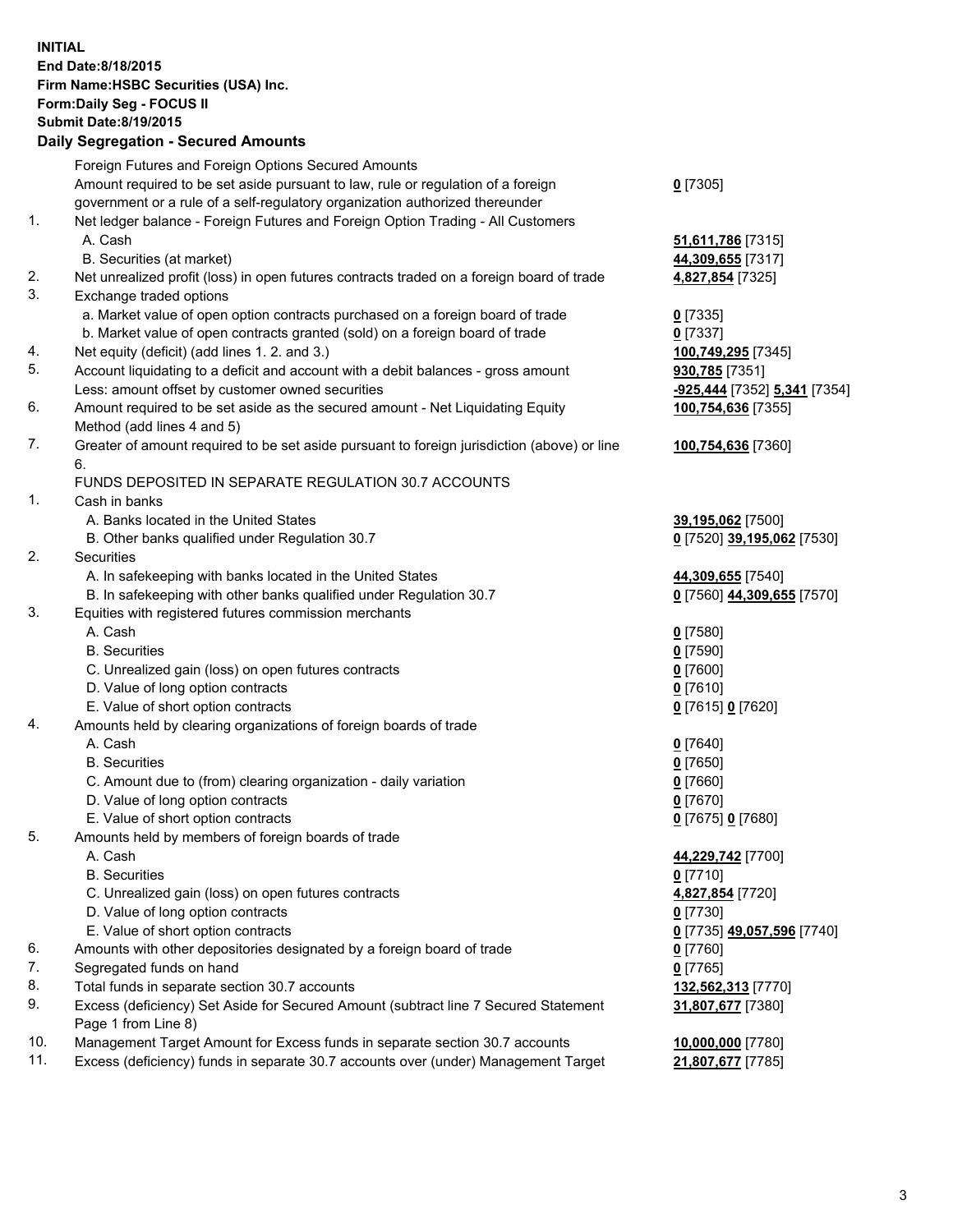| <b>INITIAL</b>                            | End Date:8/18/2015<br>Firm Name: HSBC Securities (USA) Inc.<br>Form: Daily Seg - FOCUS II      |                              |  |  |  |  |
|-------------------------------------------|------------------------------------------------------------------------------------------------|------------------------------|--|--|--|--|
|                                           | <b>Submit Date: 8/19/2015</b>                                                                  |                              |  |  |  |  |
| Daily Segregation - Segregation Statement |                                                                                                |                              |  |  |  |  |
|                                           | SEGREGATION REQUIREMENTS(Section 4d(2) of the CEAct)                                           |                              |  |  |  |  |
| 1.                                        | Net ledger balance                                                                             |                              |  |  |  |  |
|                                           | A. Cash                                                                                        | 152,608,067 [7010]           |  |  |  |  |
|                                           | B. Securities (at market)                                                                      | 733,352,051 [7020]           |  |  |  |  |
| 2.                                        | Net unrealized profit (loss) in open futures contracts traded on a contract market             | 120,198,349 [7030]           |  |  |  |  |
| 3.                                        | Exchange traded options                                                                        |                              |  |  |  |  |
|                                           | A. Add market value of open option contracts purchased on a contract market                    | 109,982,455 [7032]           |  |  |  |  |
|                                           | B. Deduct market value of open option contracts granted (sold) on a contract market            | $-8,046,607$ [7033]          |  |  |  |  |
| 4.                                        | Net equity (deficit) (add lines 1, 2 and 3)                                                    | 1,108,094,315 [7040]         |  |  |  |  |
| 5.                                        | Accounts liquidating to a deficit and accounts with                                            |                              |  |  |  |  |
|                                           | debit balances - gross amount                                                                  | 8,613,007 [7045]             |  |  |  |  |
|                                           | Less: amount offset by customer securities                                                     | $-8,613,007$ [7047] 0 [7050] |  |  |  |  |
| 6.                                        | Amount required to be segregated (add lines 4 and 5)                                           | 1,108,094,315 [7060]         |  |  |  |  |
|                                           | FUNDS IN SEGREGATED ACCOUNTS                                                                   |                              |  |  |  |  |
| 7.                                        | Deposited in segregated funds bank accounts                                                    |                              |  |  |  |  |
|                                           | A. Cash                                                                                        | 178,037,841 [7070]           |  |  |  |  |
|                                           | B. Securities representing investments of customers' funds (at market)                         | $0$ [7080]                   |  |  |  |  |
|                                           | C. Securities held for particular customers or option customers in lieu of cash (at<br>market) | 121,545,206 [7090]           |  |  |  |  |
| 8.                                        | Margins on deposit with derivatives clearing organizations of contract markets                 |                              |  |  |  |  |
|                                           | A. Cash                                                                                        | 27,782,623 [7100]            |  |  |  |  |
|                                           | B. Securities representing investments of customers' funds (at market)                         | 149,506,938 [7110]           |  |  |  |  |
|                                           | C. Securities held for particular customers or option customers in lieu of cash (at<br>market) | 611,806,845 [7120]           |  |  |  |  |
| 9.                                        | Net settlement from (to) derivatives clearing organizations of contract markets                | <u>-9,910,972</u> [7130]     |  |  |  |  |
| 10.                                       | Exchange traded options                                                                        |                              |  |  |  |  |
|                                           | A. Value of open long option contracts                                                         | 109,982,455 [7132]           |  |  |  |  |
|                                           | B. Value of open short option contracts                                                        | $-8,046,607$ [7133]          |  |  |  |  |
| 11.                                       | Net equities with other FCMs                                                                   |                              |  |  |  |  |
|                                           | A. Net liquidating equity                                                                      | 51,313,233 [7140]            |  |  |  |  |
|                                           | B. Securities representing investments of customers' funds (at market)                         | $0$ [7160]                   |  |  |  |  |
|                                           | C. Securities held for particular customers or option customers in lieu of cash (at<br>market) | $0$ [7170]                   |  |  |  |  |
| 12.                                       | Segregated funds on hand                                                                       | $0$ [7150]                   |  |  |  |  |
| 13.                                       | Total amount in segregation (add lines 7 through 12)                                           | 1,232,017,562 [7180]         |  |  |  |  |
| 14.                                       | Excess (deficiency) funds in segregation (subtract line 6 from line 13)                        | 123,923,247 [7190]           |  |  |  |  |
| 15.                                       | Management Target Amount for Excess funds in segregation                                       | 50,000,000 [7194]            |  |  |  |  |
| 16.                                       | Excess (deficiency) funds in segregation over (under) Management Target Amount                 | 73,923,247 [7198]            |  |  |  |  |

16. Excess (deficiency) funds in segregation over (under) Management Target Amount Excess